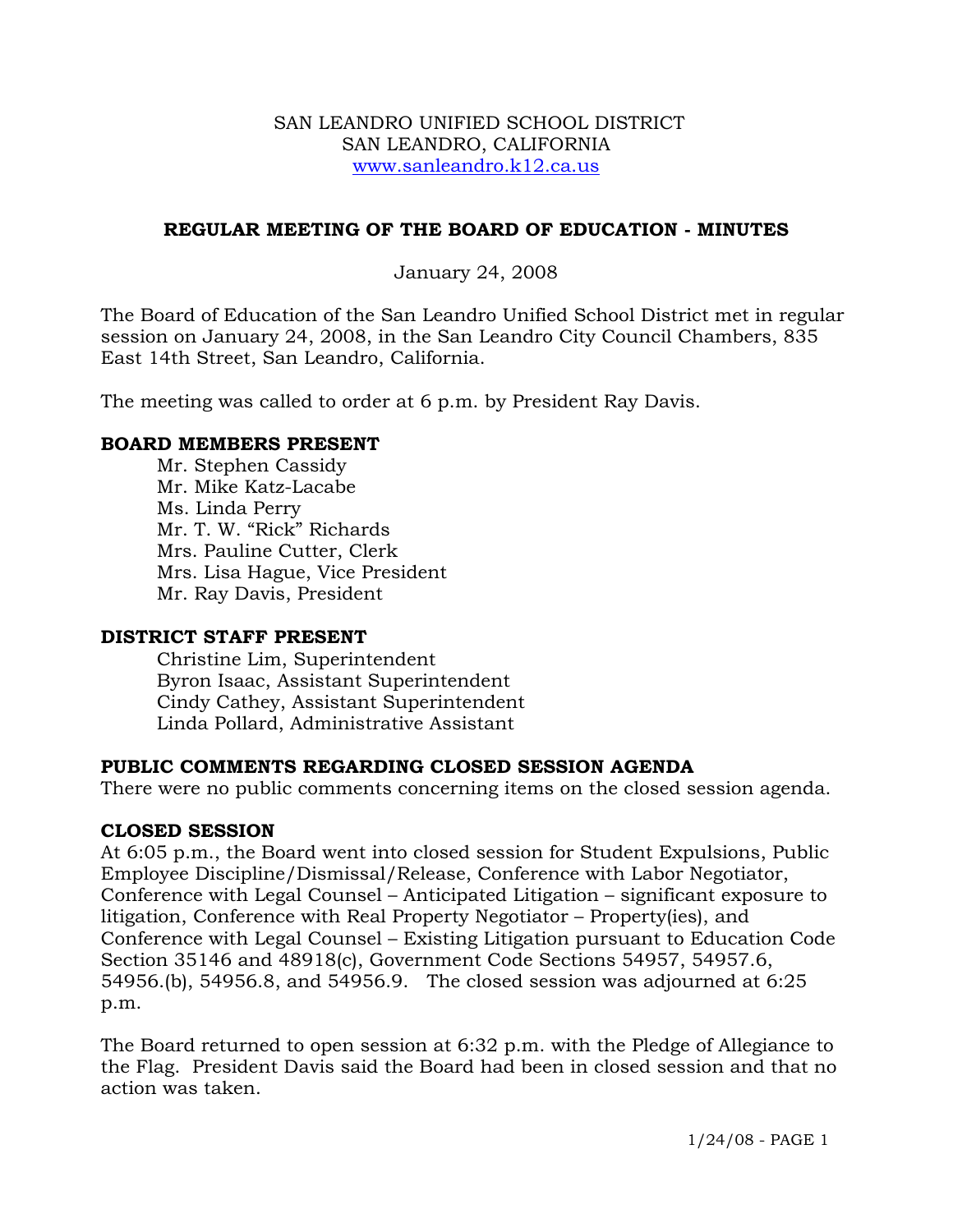President Davis presented Mr. Richards with a "Star" in recognition for his service as Board President from 2007-2008.

President Davis reminded the audience that residency verification and intradistrict transfers would be discussed at the February 5, 2008, Board meeting. He also noted that with the upcoming student Board member joining the Board, it was important that Robert's Rules of Order were abided by. He distributed a memo outlining the proper procedures that should be followed while the Board is conducting their business.

# **APPROVAL OF AGENDA**

Mr. Cassidy noted that because a discussion regarding the San Leandro High School swimming pool, and the parcel tax timeline were not on this agenda (as he had previously requested), he would be not be approving the agenda.

It was explained that later this evening under Conference Item 1.1-CF, Agenda for the January 28, 2008, City/District Joint meeting, the swimming pool would be discussed. With regards to the parcel tax timeline, information was provided in the last *Confidentially Speaking*. Mr. Richards called for the "question", and the Board voted to end the discussion by consensus.

On a motion made by Mr. Richards and seconded by Mr. Katz, the Board approved the agenda for the regular meeting of January 24, 2008, by a 6-1 vote. Mr. Cassidy voting no.

**REPORTS** Student Representatives' Reports – There was no report.

## **PRESENTATIONS**

• Steve Wescoatt from Perry-Smith, LLP, presented the Independent Audit Report of the financial records for the 2006/2007 fiscal year, reporting that all programs had positive ending balances with no errors found on the federal level. Two small compliance issues were related to independent study, and attendance records, where the ADA reporting was overstated. In addition, Associated Student Body (ASB) accounting at one District site was identified in the Finding and Recommendations. It was the auditor's recommendation that the District review current student body accounting policies and procedures and enforce existing controls to address internal control deficiencies.

 Mr. Wescoatt also briefly noted that the American Institute of Certified Public Accounts has issued new audit standards that will significantly change the way independent auditors perform their audits. These new requirements will take effect for the fiscal year ending June 30, 2008.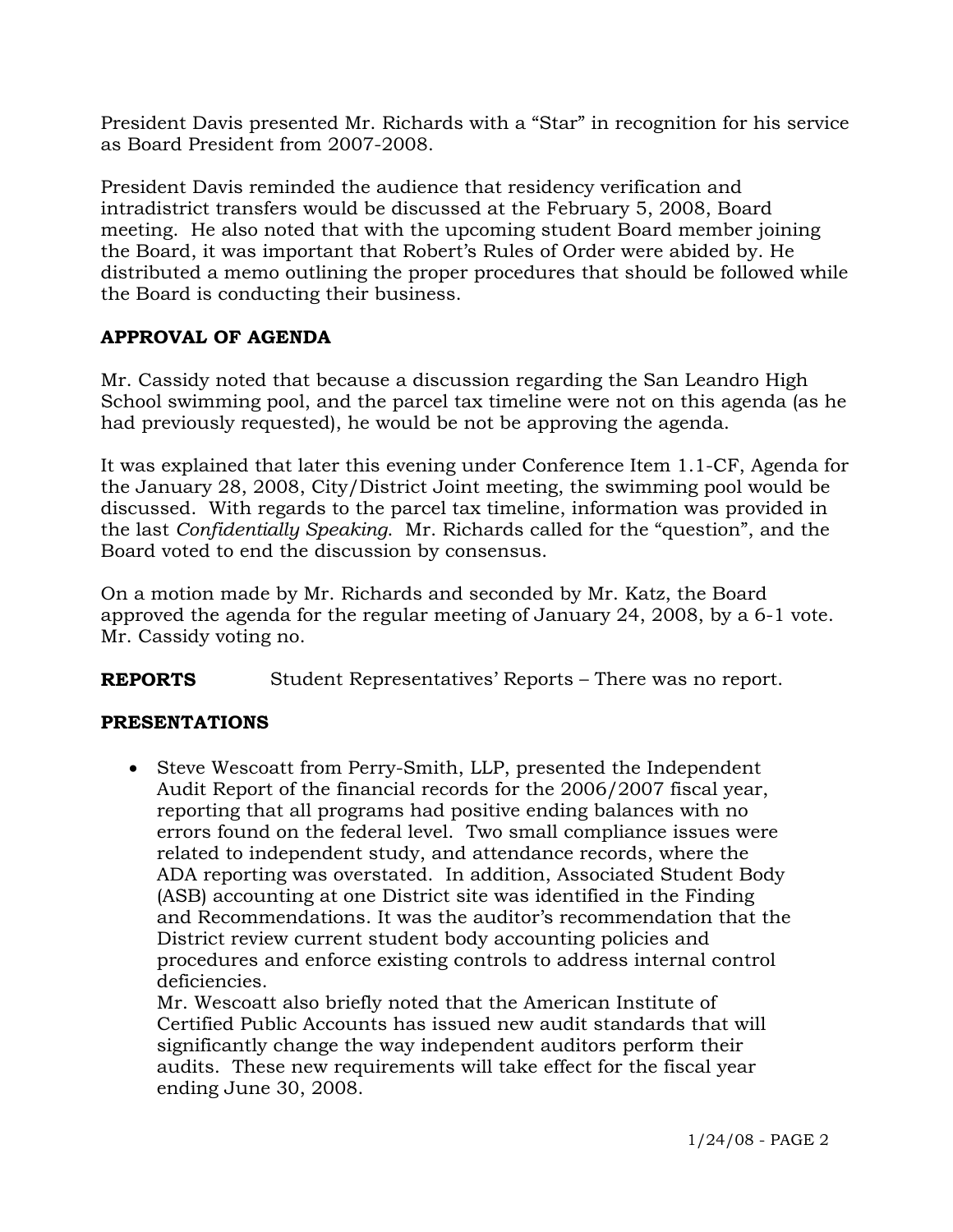Finance Committee chair, Trustee Richards, added that the committee reviewed the report on Monday, January 14, 2008.

 In light of those findings, the Board also agreed (by consensus) to have the Policy Committee review the current policies regarding the ASB process and consider updating how cash transactions are conducted.

### Business Operations

### 4.1-A 2006/2007 Fiscal Year Independent Audit Report

On a motion made by Mr. Richards and seconded by Mrs. Hague, the Board approved the 2006/2007 Fiscal Year Independent Audit Report as presented by a 7-0 vote.

\* Deborah Cox, Chair of The Community Oversight Committee (COC) presented their Annual Report to the Community. The report included Bond Projects and Progress and the first annual Performance Audit.

Key points included:

- District representatives have been cooperative and responsive to the committees' questions, comments and concerns regarding the progress of Measure B projects and expenditure of Measure B funds.
- In its management of the Bond fund expenditures, the District is exploring various opportunities to attain matching funds from other sources.
- As of the fall 2007, the District has pursued almost \$19 million in matching funding from state agencies.
- The District has adopted a balanced strategy for the planning and implementation of Measure B that includes hiring consultants who bring specialized knowledge and hiring a limited number of limited-term District personnel.
- The Performance Audit performed by Perry-Smith LLP reported that each of the 100 expenditures tested represented valid Bond expenditures and were not spent for any other purpose, such as teacher and administrator salaries or other school operating expenses.

 Ms. Cox stated that the committee would continue to monitor, review, and update the community on a regular basis, adding that the public is invited and encouraged to visit the Measure B web page on the District website for more information, as well as attend Committee meetings and Board meetings.

\* WLC Architects presented the Steering Committee's recommendation for the Arts Education Center (AEC) schematic front elevation and associated lobby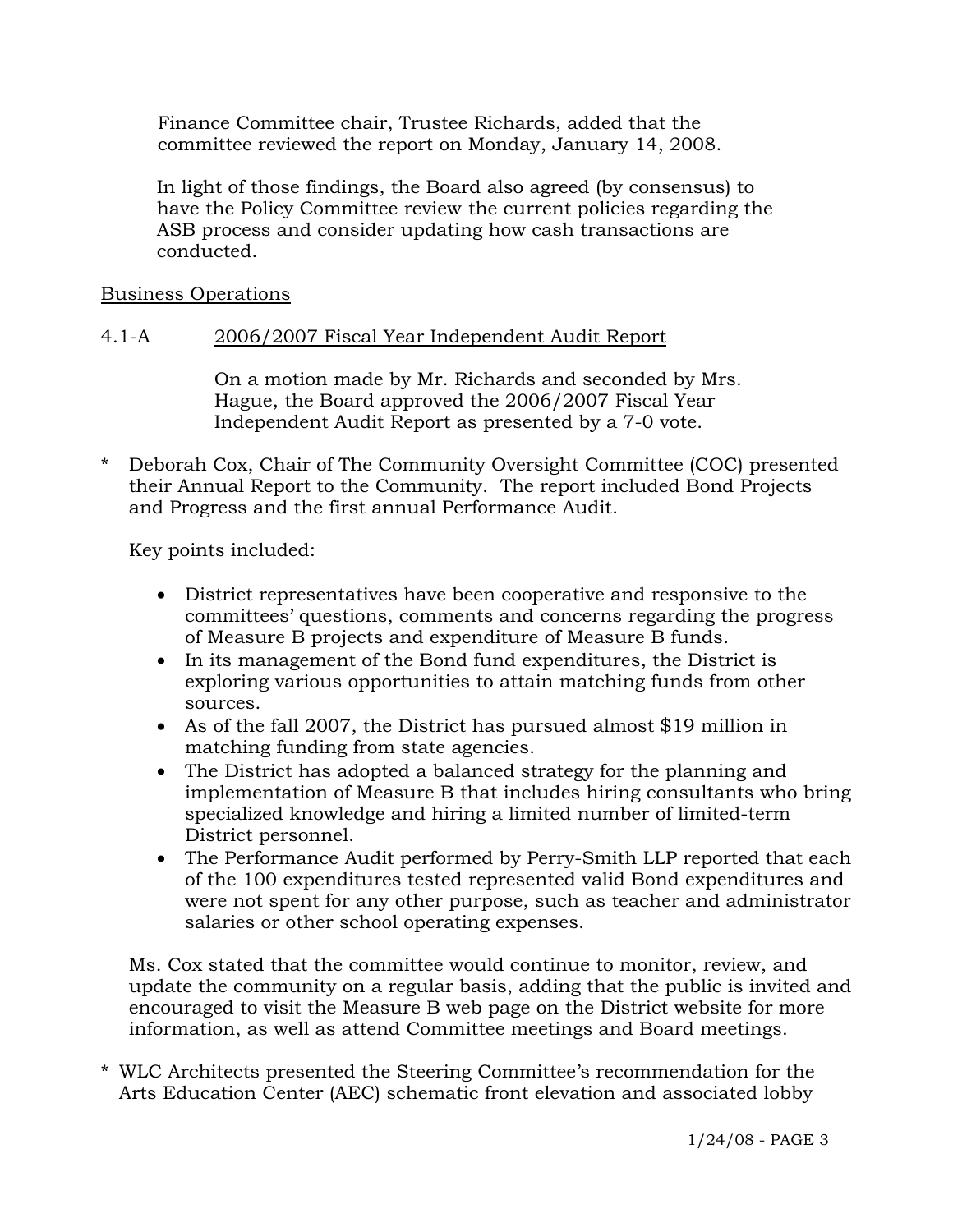elements.

 San Leandro High School Principal Amy Furtado reported that the Steering Committee was recommending the Scheme I theatre design because it not only reflected something different for the high school, it also would tie in nicely with the Career Technical Education (CTE) building and the science wing. She also noted that the committee would be meeting to provide some minor "tweaking" to the design with regards to window space, and whether or not there should be windows on the lower elevations.

 Concerns from the Board centered around the heat gain that might occur because of the number of windows and orientation of the building because it will face the exposure of the sun, if the shade structure would be low enough to provide enough shelter from inclement weather; and the possibility of graffiti on the glass at the lower levels. It was explained that because of the computer lab and the theatre, the building would be air conditioned, window overhangs would provide additional shade, and that the committee would be a discussing different solutions and amount of glass on the lower level to address graffiti.

# Facilities and Construction

## 5.1-A Arts Education Center Schematic Front Elevation and Related Lobby Aspects

On a motion made by Mrs. Hague and seconded by Mrs. Cutter, the Board approved the Arts Education Center schematic front elevations and related lobby aspects as presented to the Board on December 13, 2007, with final selection recommendation from the January 16, 2008, Steering Committee meeting by a 7-0 vote.

- \* Assistant Superintendent Business Services Song Chin Bendib presented the Governor's 2008-09 State Budget. Key points included:
	- A \$400 million reduction for public education in 2007-2008
	- A \$4.8 billion reduction from the state's 2008-09 education budget in the form of across-the-board reduction cuts to Special Education, and before-and after-school programs
	- Suspension of Proposition 98 minimum guarantee
	- Under the Governor's budget proposals, the San Leandro Unified School District would lose \$243,000 from the 2007-2008 budget and up to \$4.5 billion in 2008-09 due to the suspension of Proposition 98 and further budget cuts
	- California schools cannot afford any budget cuts
	- Our public schools are already funded well below the national average, any reduction will leave our students even further behind
	- Making cuts to an already underfunded system is not going to help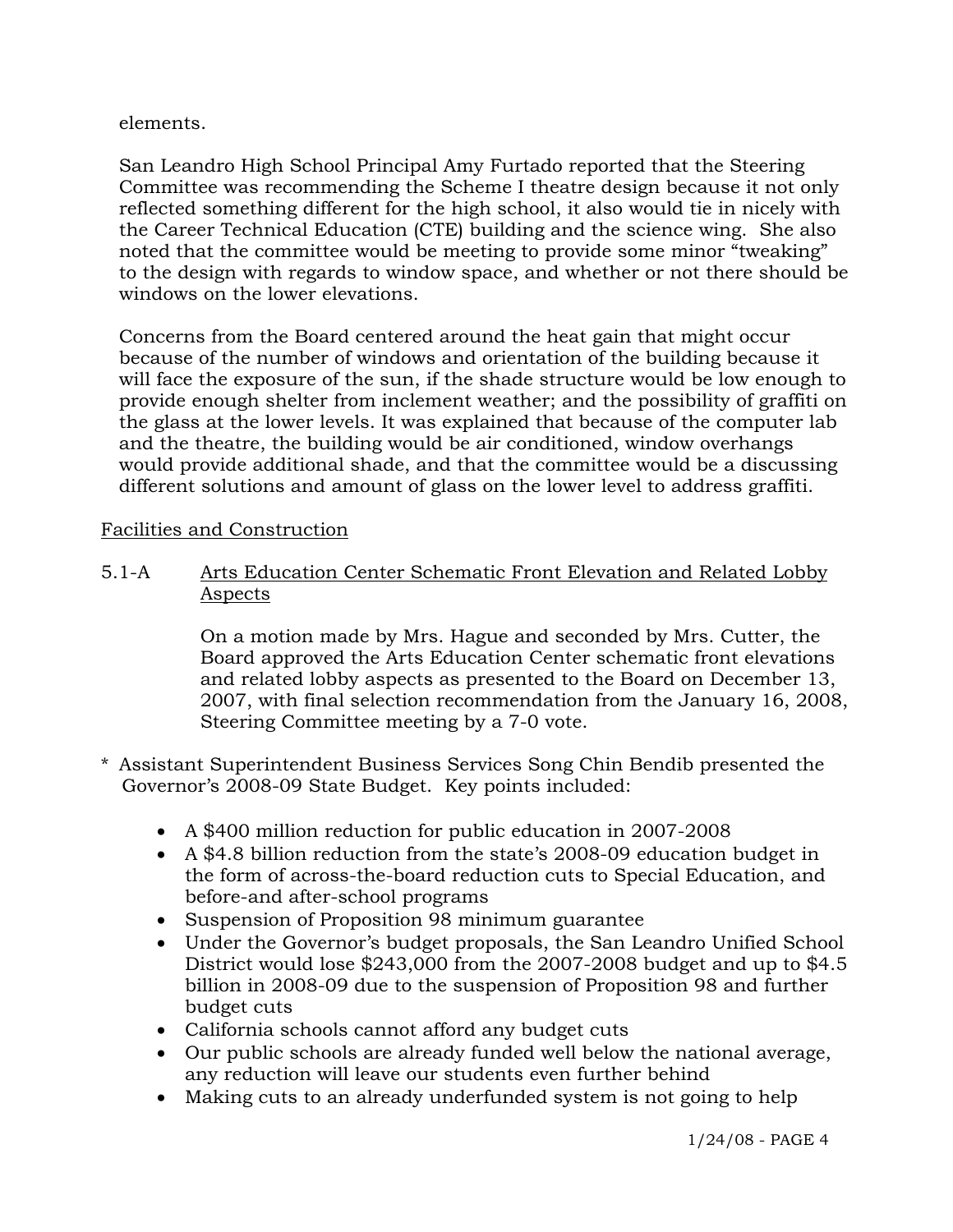Regarding the timeline for making decisions on the proposed reductions, staff explained that the District has been advised by the County Office of Education and Fiscal Crisis and Management Assistance Team (FCMAT) that these proposed reductions need to included in the 2nd Interim budget report. Decisions regarding cuts would need to be made before the March 13 Board meeting, at which time, staff would be presenting the report for Board action.

Additional comments and information included

- Mr. Cassidy suggested that the District consider looking at a parcel tax proposal, and requested that it be agendized for the next board meeting for discussion.
- Ms. Perry noted that she had information from the California School Boards Association budget presentation that she attended on January 17
- Mr. Katz felt that at this point there was still time to provide input to our legislators to minimize these cuts.
- Assistant Superintendent Cindy Cathey presented the results of the Block Schedule evaluation based upon the following criteria.

 In accordance with The 2004-2007 Collective Bargaining Agreement between the San Leandro Unified School District and the San Leandro Teachers' Association Appendix U states that:

*"Criteria will be mutually agreed upon and adopted to measure the effectiveness of the Block Schedule, with the full evaluation to be conducted on the third additional year of the program (2007-2008). Prior to this evaluation, the Block Schedule as provided herein shall continue unless both the Association and School Board agree to end Block Scheduling thus returning to the six period*  day. Based on the above three-year evaluation either party may elect to return to  *the six-period day. If neither partly gives timely notice to such a change, the block schedule of the Collective Bargaining Agreement shall continue on the same basis as other parts of the Agreement".*

 In accordance with the above agreement, Ms. Cathey explained that Assistant Superintendents Byron Isaac and Cindy M. Cathey, San Leandro High School Associate Principal Linda Granger, Assistant Director of Research and Program Evaluation Daniel Chaja and Director of Student Support Services David Lorden met with SLTA representatives Charles Kuruc, Charles Peterson, and Laurie Appling and agreed to the following criteria:

1) History and evolution (where we started, what we changed, and why we changed it) of the block schedule to develop the current "modified" block including the impact on English learners, Special Education students, CAHSEE intervention students, Advanced placement students, and year long courses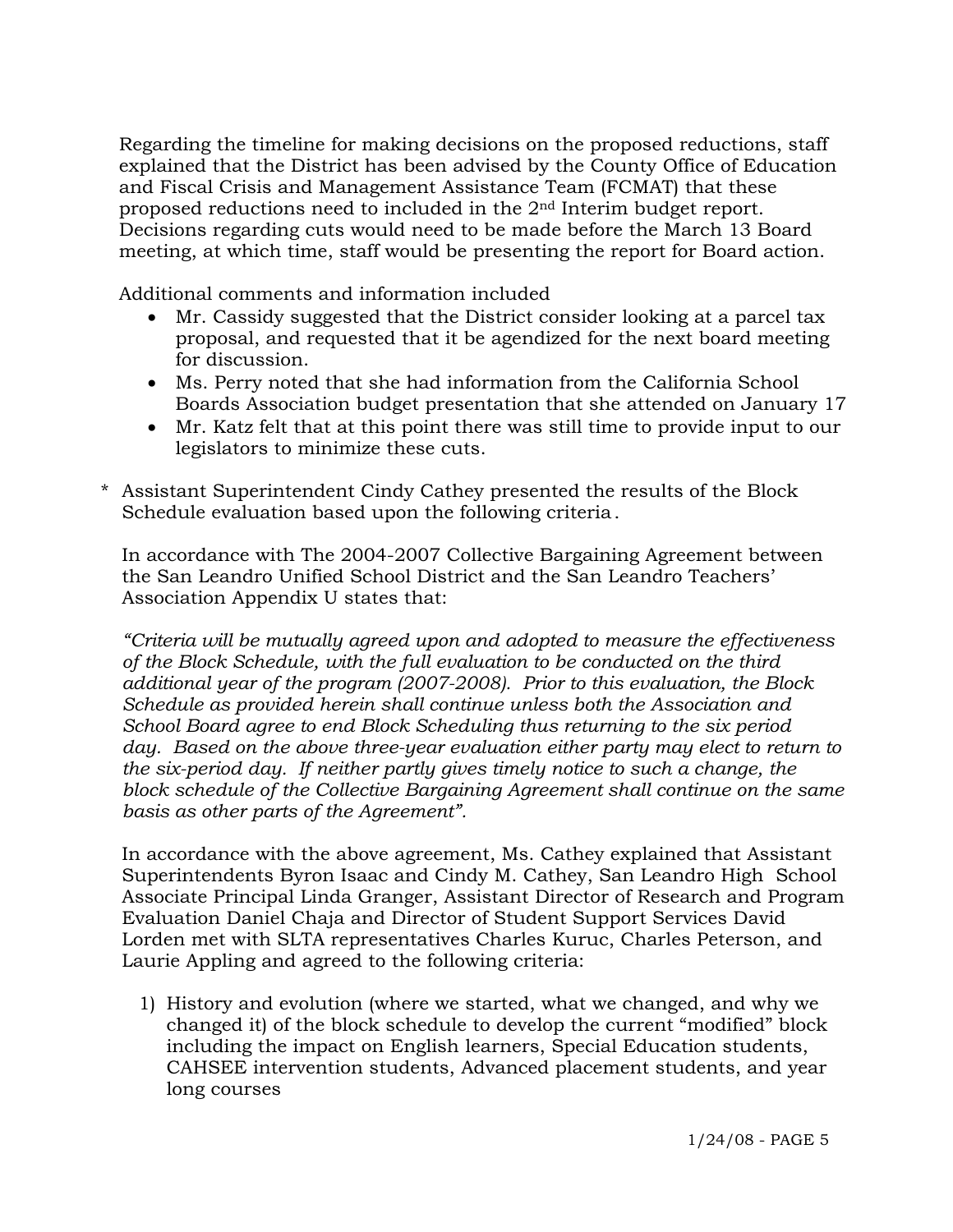- 2) Fiscal analysis
- 3) Impact of the block schedule on student academic performance
- 4) Potential compliance items
- 5) Convene focus groups of staff, students, and parents focusing on three questions, *"What do you like about the block schedule?"; "What does not work with the block schedule?";* and *"How would you fix things that are not working?"*

Highlights of the results of the evaluation concluded that:

- Regardless of what criteria one examines, there are teachers, parents, and students who passionately support the Block Schedule, as well as those who passionately oppose the Block Schedule.
- In 2004, the District and San Leandro Teachers' Association agreed to increase class size, thus allowing all students to be enrolled in 8 classes each year and thus it was believed that the cost neutrality of the Block Schedule was maintained.
- Based on the current fiscal analysis, it has been determined, however, that to run the Block Schedule as currently configured, requires an additional 4.17 (FTE), which equates to an additional charge to the General Fund of approximately \$322,775.

 In light of new financial information, the Governor's proposed cuts, and in order for the Board to take timely action regarding the Block Schedule, Ms. Cathey stated that District staff was recommending that the Board of Education exercise its right to eliminate the Block Schedule and return to the six-period day beginning with the 2008-2009 school year, noting that another Board meeting was scheduled for Tuesday, February 5, 2008, at City Hall at which time the Board would be discussing the Block Schedule and taking action.

## **PUBLIC COMMENT**

The following thirty-five speakers, including District teachers, parents, and students, addressed the Board regarding the Block Schedule: Jonathan Sherr, Roxanne Ansolabehere, Andy Shyers, Diane Dove, Olivia Pagano, Carol Ho, Dan Martin, Roberta Weisbard, Francine Leatherwood, Roger deRuig, Dan Weber, Diobhan Dohee, Domonique Tate, Barbara Kreiss, Rich Fishbaugh, Laurie Appling, Sam Lucero, William Sayo, Phil Hargrave, Sean Tobin, Abier Salamy, Michelle Cantillo, Audrey Brown, Jack Nelson, Vicki Woolworth, Georgia Scharff, Geneva Scharff, Richard Styner, Jerry Engler, Jenifer Engler, Valarie Sowers, Lini Xra, Cheryl Farley, Danny Hinckley, and Mari Gordon.

Comments in support of the Block Schedule included:

- 90 minute classes allow for in depth instruction
- More time for teacher/student interaction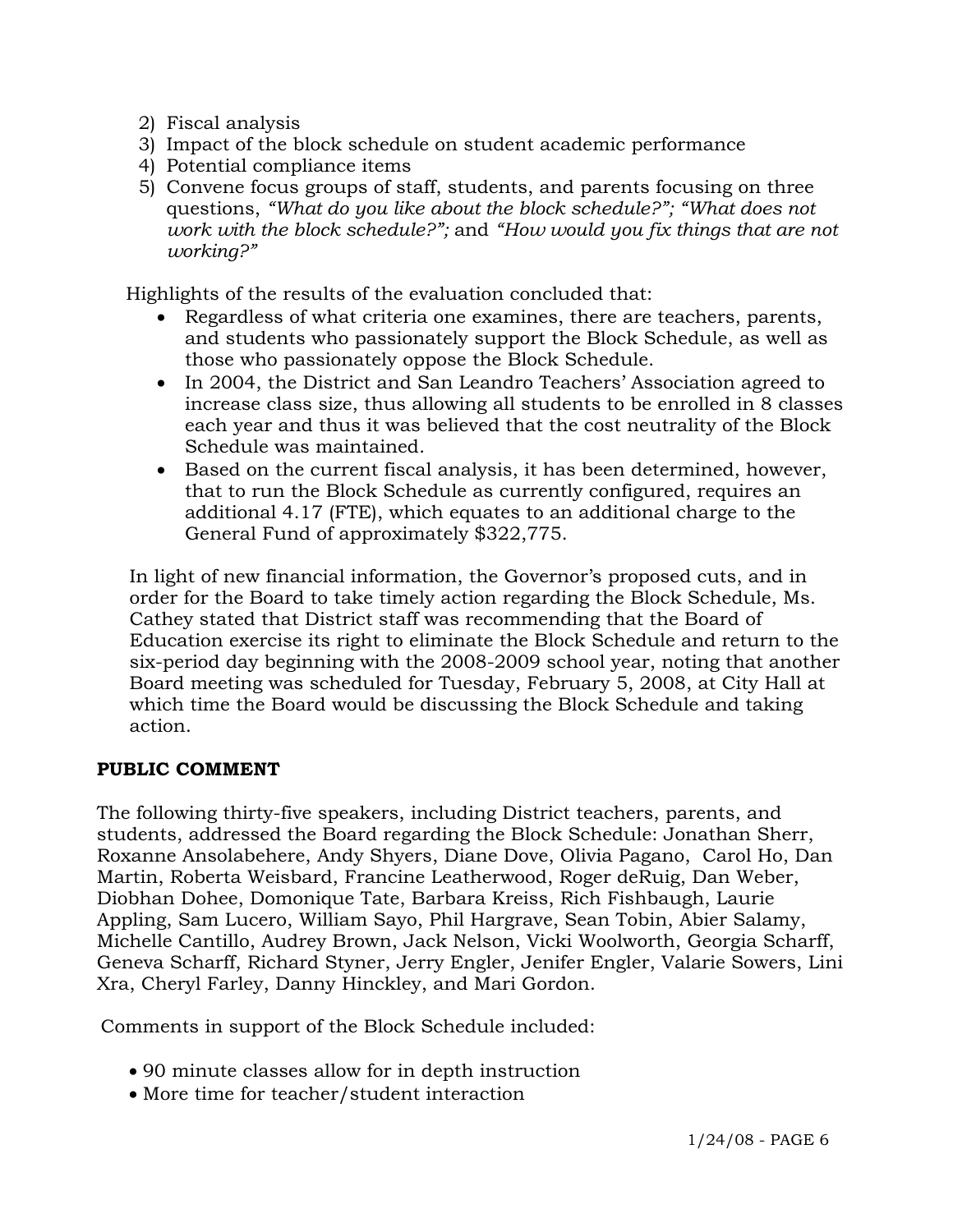- Longer prep time allows for easier parent contact
- Longer time to do lab work, and project-based courses
- It allows students to take more courses throughout their high school career
- Advanced Placement courses allow for an extended class period all year long to prepare for Spring AP tests
- Moving from a 4 x 4 block will directly affect SLAM; for example, in order to allow students to still be prepared for college, the multimedia skills classes would have to cut down to one course per year and the curriculum would need to be cut substantially
- English learners benefit from the block schedule
- Students are better prepared for the college environment
- Helps the quality of education, communication and professional development
- Academies act as "schools within a school" and will have to scale back their offerings to students under the period scheduling

Comments from those who oppose the Block Schedule included:

- Classes are too long
- The Block Schedule is not conducive with the schedule of the standardized state tests
- Lack of homework students receive
- Some students are able to finish homework in their classes
- Absences effect student performance
- Because students are limited to four classes in one semester, students cannot take classes other than the a-g subjects due to the limited class schedule
- New PE requirements and mandated Physical Fitness Exam testing of all 9<sup>th</sup> graders has put the District out of compliance because students enrolled in PE during the fall term were administered the test in the fall which is out of the designated testing window of approximately February – May
- Students must pass PE fitness test or they must continue to take PE
- Students do not take PE all year
- The Block Schedule is not achieving the goals set forth

The Board took a break at 9:28 p.m. and returned to open session at 9:35 p.m.

Recognizing that the Board would be continuing their discussion of the Block Schedule at the February 5 Board meeting, the Board asked for additional information and posed follow-up questions, as requested by President Davis:

- 1. What is the impact to the District regarding PE because we are currently out of compliance?
- 2. What would be the fiscal impact to books and materials if we return to the traditional 6 period day?
- 3. Provide an analysis of math scores trends and proficiency for 2005/2006; 2006/2007.
- 4. Will there be a 50% reduction in time for students enrolled in the academies, Voc Ed., and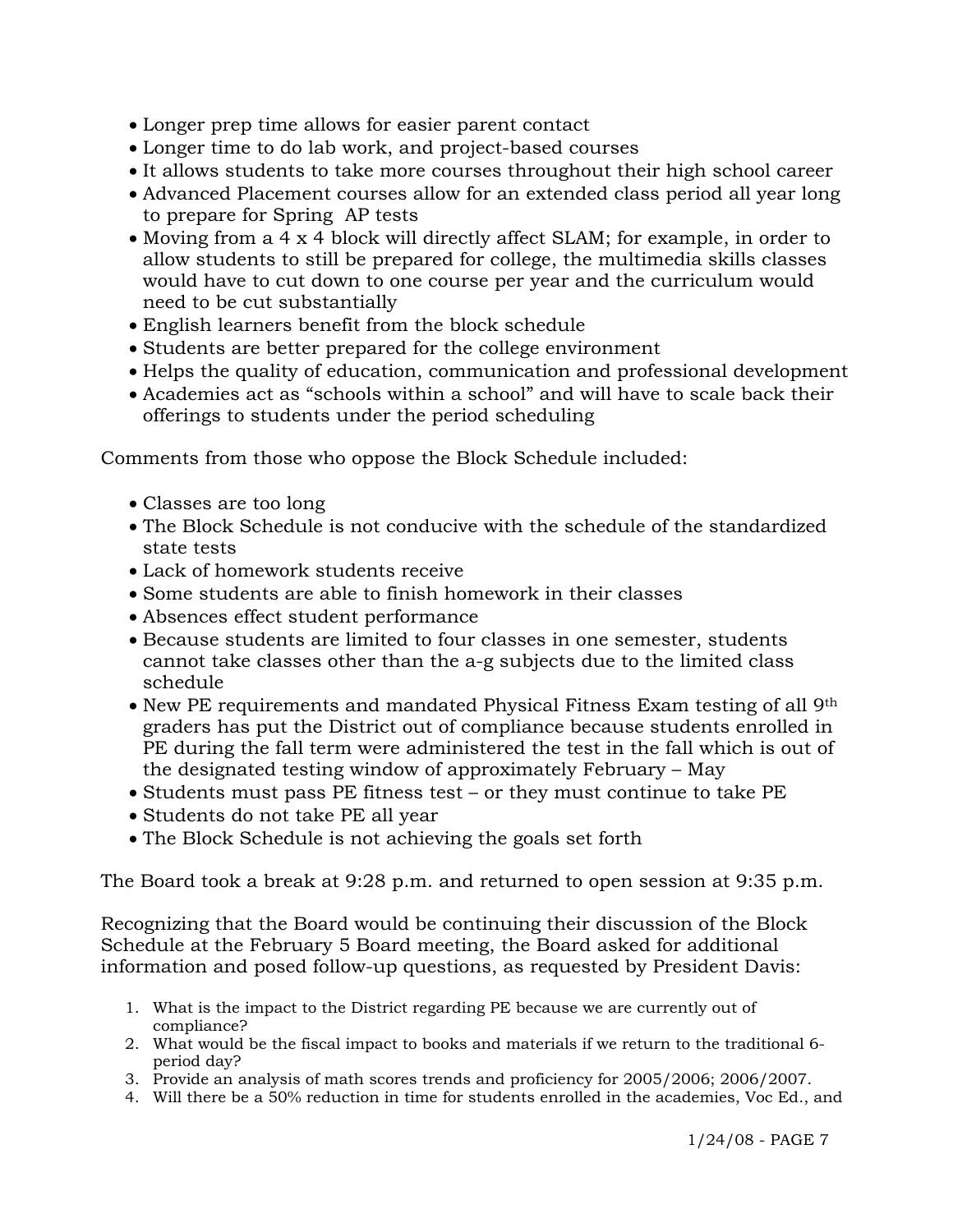Career Technology Education (CTE)if we return to the traditional schedule?

- 5. What is the negative impact to ELD students under a six-period day?
- 6. Can any accommodations or other actions be taken to reduce such impacts under a 6 period day?
- 7. Regarding the report that 2004 data of the school district was erroneous with respect to current fiscal impact of the Block Schedule, it was requested that the District meet with SLTA representatives to review the methodology that was used
- 8. Time dedicated for passing period between classes with a 6-period day
- 9. Would there be any changes in the current class sizes with a 6-period day?
- 10. What are the Superintendent's and the high school principal's opinion regarding the impact on student achievement between both schedules?
- 11. Is staff's recommendation based solely on the fiscal analysis: If not, would the recommendation still be to return to a traditional 6-period day?
- 12. Did the District staff members who met with SLTA representatives to agree upon the criteria of the Block Schedule evaluation agree with the conclusions?
- 13. What do studies say about the block schedule vs. a traditional six-period schedule with respect to its impact on students and their academic achievement?
- 14. Can we survey other districts?
- 15. Why were there very few parent voices in the feedback?
- 16. A modified block schedule has been suggested as an alternative. What is a modified block schedule?
- 17. What would a 6-period day look like for science and for project-based classes, etc.?
- 18. Has there been an increase of AP scores with the block?
- 19. Has student environment been addressed?
- 20. Will there be a need for additional classrooms with a 6-period schedule and what will be the impact on specialized rooms such as SLAM?
- 21. What would a "school within a school" be like in a 6-period day?
- 22. Did the teachers keep logs to record time spent contacting parents and prep time?
- 23. How will the change affect the average students?
- 24. How are the PE facilities?
- 25. What would 3 blocks of PE look like?
- 26. Will it be necessary to reconfigure how foreign language is taught?
- 27. What other alternatives can be considered?
- 28. Are there advantages of a 6-period day verses a block schedule to narrowing the achievement gap?
- 29. How many students in each grade are not taking eight classes per year? Could these students attend eight classes a year if they wanted to?
- 30. The 2008 Block Schedule Evaluation Report is much less comprehensive and detailed than the 2004 evaluation. Why is that?

Board members were encouraged to email their questions to the Superintendent, so that staff to come prepared with information and clarification on February 5.

## **PUBLIC TESTIMONY ON NON-AGENDA ITEMS**

• Donna Vinita, Labor Relations Representative for the Classified Employees Association #94 of the District, addressed the Board regarding a recent communication to staff from the Superintendent regarding the budget. She expressed her concerns that there were two District labor units missing from the seven-member District team that attended a School Services Budget Workshop on January 15: CSEA and Teamsters/Trades.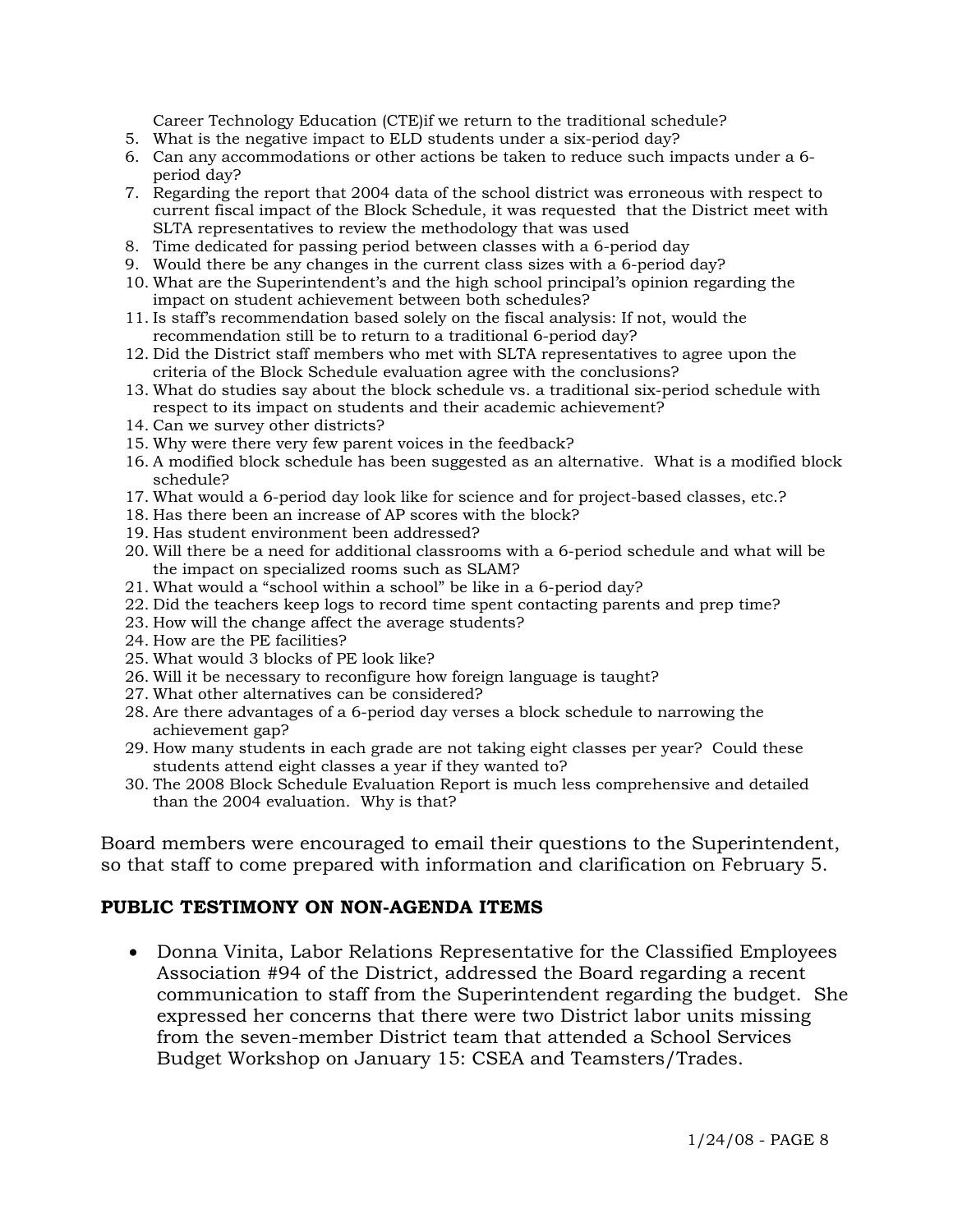- Dave Ellington addressed the Board regarding the Burrell Field facility, and looked forward to continued conversations this year regarding this issue. .
- Jerry Engler, San Leandro Swim Team Board member, addressed the Board regarding the condition of the San Leandro High School swimming pool and the urgency to begin the repairs, stating that the San Leandro Swim Team is willing to work together with the Board and explore creative solutions to get this done.

# **PUBLIC HEARING**

A public hearing was conducted regarding the Mitigated Negative Declaration for the 9th grade campus.

Prior to opening the public hearing, Trustee Perry stated that because she lives within 500 feet of the proposed 9<sup>th</sup> Grade Campus site, she would need to recuse herself from participating in the public hearing and the following conference items.

On a motion made by Mr. Richards and seconded by Mrs. Cutter, the Board open the public hearing regarding the Mitigated Negative Declaration for the 9th grade campus by a 6-0 vote. Ms. Perry recused herself from the vote.

## **PUBLIC COMMENT**

- San Leandro City Councilmember Surlene Grant noted that she would be addressing the Board as a resident of 138th Ave. in San Leandro. Ms. Grant drew the Board's attention to the following points that she felt had not been addressed:
	- 1. Projects should reference 138th Avenue as well as Bancroft Ave.
	- 2. Involve the neighbors in a type of charrette design discussion regarding landscaping, particularly the lighting
	- 3. Air-quality and the impact of the dust created
	- 4. Characteristics of the soil
	- 5. Impact of reverberation of the homes along the edge of the property during construction
	- 6. Summary of traffic mitigation regarding neighboring streets
	- 7. Construction be limited to the following time schedule: 8:15 a.m., Monday-Friday, from September through June

On a motion made by Mrs. Cutter and seconded by Mrs. Hague, the Board closed the public hearing regarding the Mitigated Negative Declaration for the 9th grade campus by a 6-0 vote. Ms. Perry recused herself from the vote.

## **CONFERENCE**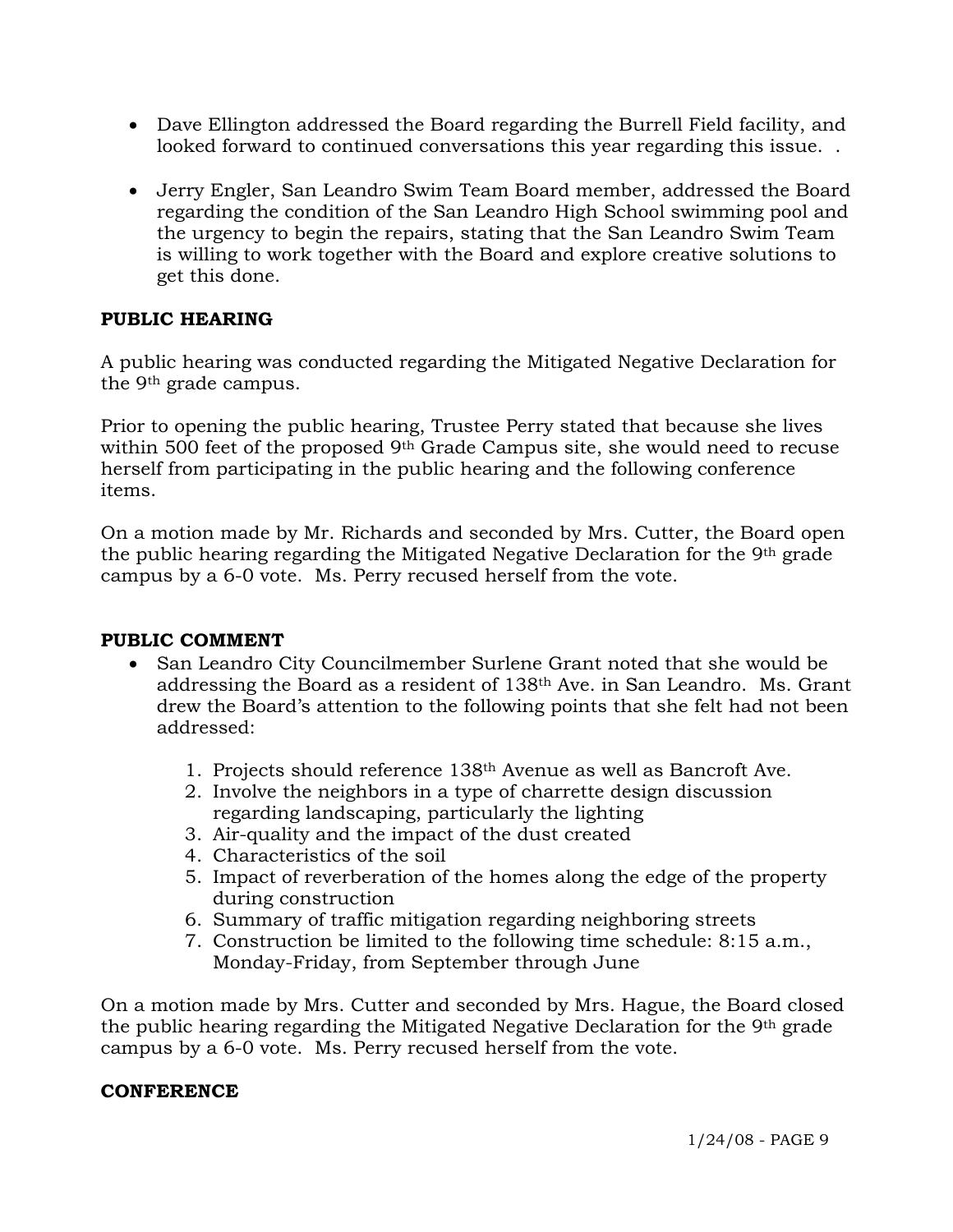## Facilities and Construction

## 5.1-CF Resolution #08-01, Mitigated Negative Declaration for the 9th Grade Campus

Mr. Cassidy asked if it would be possible to table this until the Feb. 5 Board meeting, so that staff could provide clarification on the points raised by Ms. Grant. It was noted that this was a time sensitive issue, with Assistant Superintendent Song Chin-Bendib explaining that there was a 30-day public review period from December 3, 2007, through January 4, 2008, and that all public comments would be taken into account.

On a motion made by Mr. Katz and seconded by Mrs. Cutter, the Board adopted Resolution #08-01, the Mitigated Negative Declaration for the 9th Grade Campus with the additional statement, *"adopts the 9th Grade Campus Mitigation Monitoring Program Checklist and approves the Project"* by a 6-0 vote. Ms. Perry recusing herself.

5.2-CF Resolution #08-02, Accept the Written Determinations and Findings for the 9th Grade Campus

> On a motion made by Mr. Richards and seconded by Mrs. Cutter, the Board adopted Resolution #08-02, to Accept the Written Determinations and Findings for the 9th Grade Campus by a 6-0 vote. Ms. Perry recused herself from the vote.

## **REPORTS**

- 1) Correspondence Clerk Cutter reported receipt of the following emails from December 19, 2007 – January 24, 2008: from Susan Criswell, Richard Fishbaugh, Kathy Gin-Yee, Jeni Engler, Patricia Baker, Sandy Lu, Andy and Pauline Lau, Phil Hargrave, Maytak Chin, Hanna Schultheis-Gerry, Mel Recabar, Melody Tannam, and Linda Thurston regarding Block Schedule; from Jerry Engler, Paul Pierce, Carol Alvarez and Richard Fishbaugh regarding the high school pool; from Alice Vesterfelt, Gerald Shovlin, Frank Lynn, Virignia Lorencz, Judy Heroek, Madeline Agius, Susan Patrick, and Roxana O'Leary regarding the District residency policy; from Lynn Drogo regarding Board meeting schedules.
- 2) Superintendent's Report Superintendent Lim requested that the Board discuss Board meeting dates and decide on February dates. In light of the budget, she also requested that the Advocacy Committee convene and begin developing an action plan to address the Governor's proposed budget.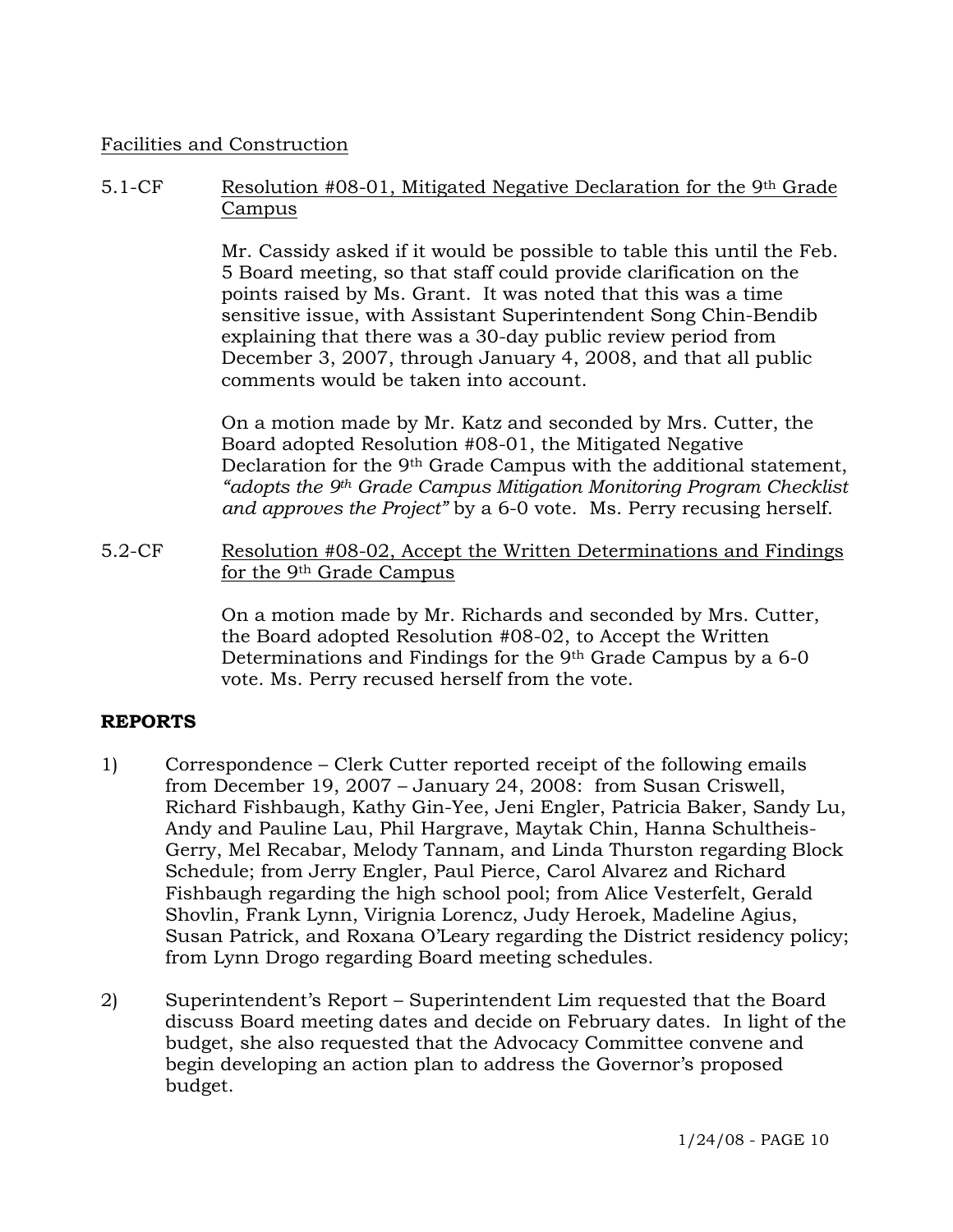## 3) Board Committee Reports

• Facilities/Technology - Mrs. Cutter reported that the committee met on January 10 and discussed the portable placements at Washington and McKinley Elementary Schools and the District's request to the City for Redevelopment Funds for the 9th grade campus, both of which are on the agenda tonight. In addition, Burrell Field including the snack bar; numerical address for the 9<sup>th</sup> grade campus; furniture and equipment for the San Leandro High School library expansion; and the use of Bancroft field by outside groups, (noting that "hardball" would not be allowed) were discussed.

President Davis also provided the following report from the December  $6, 2007$ , facilities meeting with regards to the 9<sup>th</sup> grade campus: "There was a consensus of the Facility & Technology Committee not to pursue the solar energy contract at this time. The District is not able to do this at our own expense and it was also noted that consideration needs to be made for the additional maintenance demand. We can possible re-visit solar at a later time if the District has the financial means. In looking at the design phase, staff has made sure that we have the potential to allow for loading of solar panels on the roof in the future."

Mr. Cassidy asked if the Facilities Committee was looking at developing a plan to renovate the snack bar and restrooms at Burrell Field. Mrs. Cutter said that currently there has not been any discussion yet; however the District has been discussing Burrell Field with the City.

- Finance Mr. Richards reported that the committee met on January 14 and reviewed the Independent Audit Report and the Measure B Audit Report.
- Policy Ms. Perry reported that the committee met on January 23 and reviewed the Board Policies and Administrative Regulations regarding the District residency and open enrollment process. The revised polices will be brought forward to the February 5 Board meeting for consideration.
- 7) Board Representatives' Reports
	- Mid-Alameda County Special Education Local Plan Area Ms. Perry reported that the committee met on January 23 and discussed the annual budget plan and service plan for 2007/08 which are due to the state on February 1. Their next meeting will be April 16.

## **CONSENT ITEMS**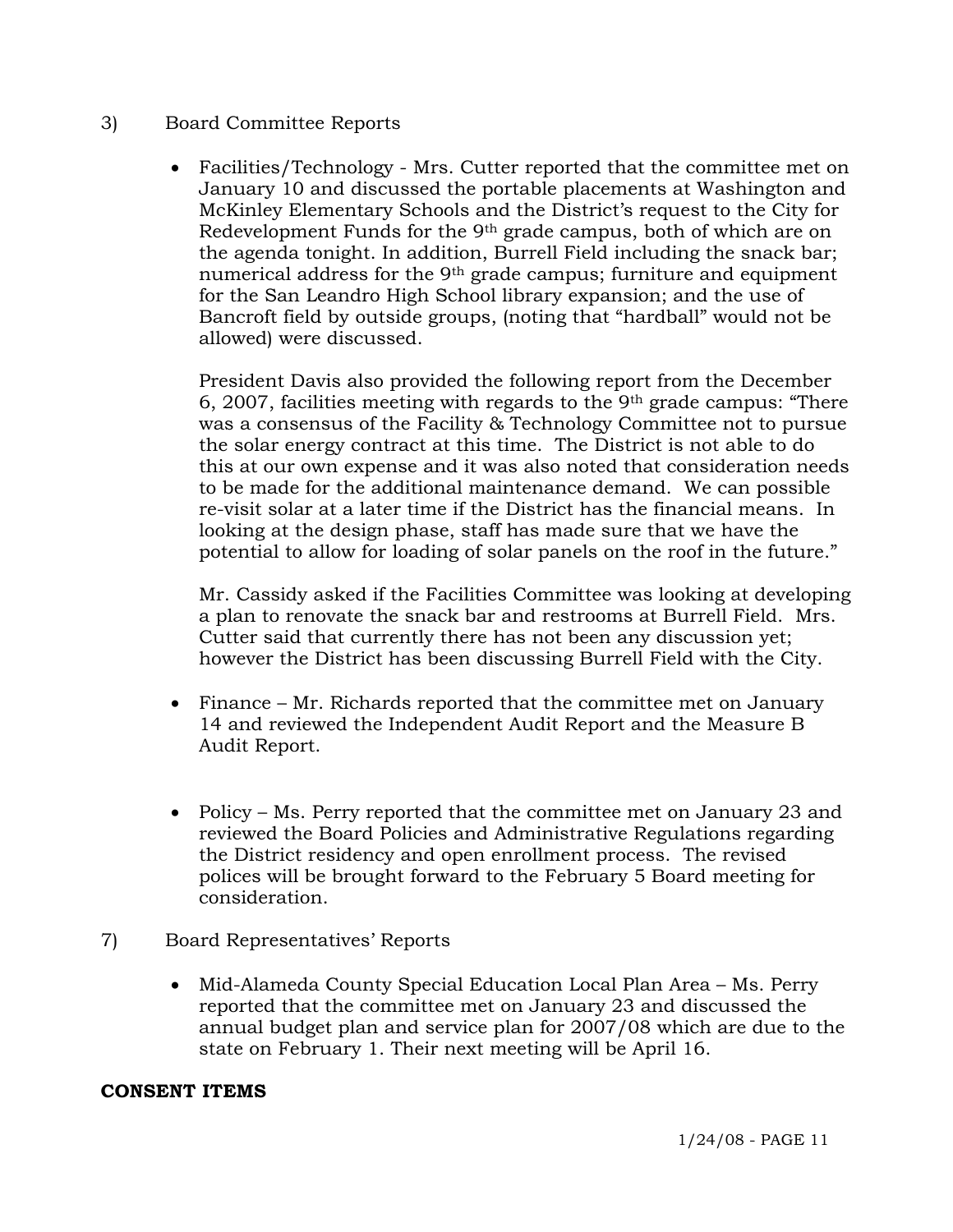Mr. Davis pulled consent item 2.1-C, Acceptance of Personnel Report, and Mrs. Hague pulled 4.4-C, Resolution #08-04 to Declare Certain Equipment Surplus and/or Obsolete from the Consent calendar.

# General Services

| $1.1-C$ | Approval of Board Minutes – December 4, 2007 |
|---------|----------------------------------------------|
|         |                                              |

- 1.2-C Approval of Board Minutes December 18, 2007
- 1.3-C Adopt Resolution #08-03 Authorizing Certain Persons to Draw Funds

### Human Resources

2.2-C Renewal of Student Teaching Agreements

## Educational Services

- 3.2-C Acceptance of Donations
- 3.3-C Non-Public School Contracts
- 3.4-C Proposed Stipulated Expulsion Order for Student E6-07/08
- 3.5-C Recommendation for Readmission from Expulsion for the Following Students

| $ E62-05/06 $ | E12-06/07 | E27-06/07 |
|---------------|-----------|-----------|
| $ E11-06/07$  | E21-06/07 | E29-06/07 |

- 3.6-C Recommendation to Terminate Expulsion for Student E71-05/06
- 3.7-C Recommendation to Continue the Expulsion Order for the Following Students

| E24-05/06 | E41-05/06   E78-05/06 | $ E24-06/07 $ |
|-----------|-----------------------|---------------|
| E27-05/06 | E59-05/06   E79-05/06 | E26-06/07     |
| E35-05/06 | E70-05/06   E06-06/07 |               |
| E37-05/06 | E73-05/06   E20-06/07 |               |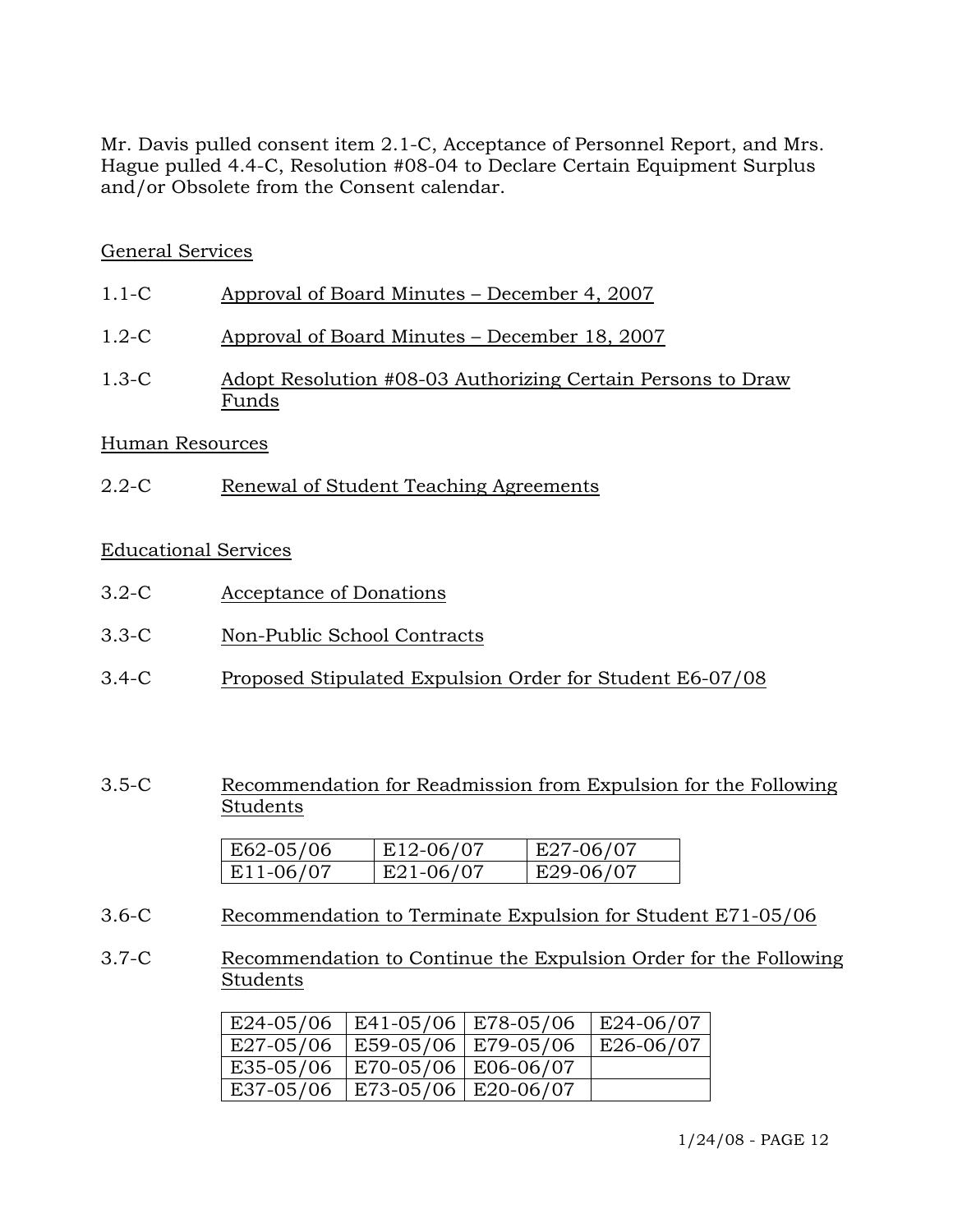- 3.8-C 2007-2008 Consolidated Application (Con App) for Categorical Aid Programs Part II
- 3.9-C Resolution for Proposed Art/Music Block Grant Expenditures

#### Business Operations

- 4.1-C Ratification of Payroll for November and December 2007
- 4.2-C Approval of Bill Warrants
- 4.3-C Intra-Budget Transfers for September, October, November and December 2007

On a motion made by Mrs. Cutter seconded by Mr. Richards, the Board approved the remaining consent items by a 7-0 vote.

#### Human Resources

2.1-C Acceptance of Personnel Report

It was noted that service for Employee #648 was changed to a resignation.

On a motion made by Mr. Katz and seconded by Mrs. Hague, the Board accepted the Personnel Report, as amended, by a 7-0 vote. e

#### Business Operations

4.4-C Resolution #08-04 to Declare Certain Equipment Surplus and/or Obsolete

> Mrs. Hague asked for clarification on the reason why John Muir Middle School was requesting that the woodshop equipment be discarded.

At Mrs. Hague's request, Resolution #08-04 to Declare Certain Equipment Surplus and/or Obsolete was tabled to the February 5 Board so that staff could research and provide clarification.

## **ACTION**

#### Human Resources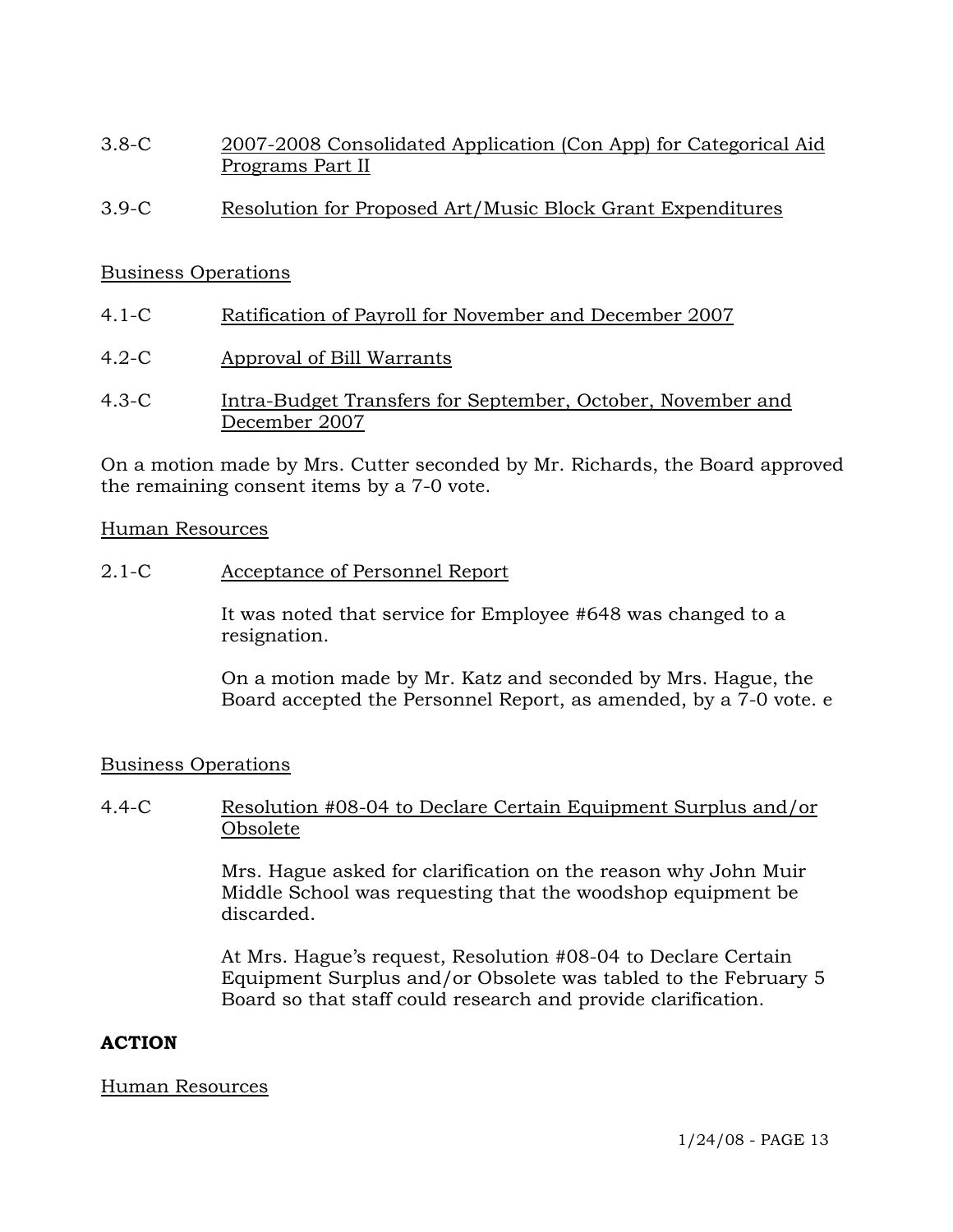## 2.1-A Resolution #08-05, Reduction of Classified Staff Due to Lack of Funds/Work

Assistant Superintendent Isaac clarified that the California School Employee Association (CSEA) had been part of the discussion around this issue.

On a motions by Mr. Richards and seconded by Mr. Katz the Board adopted Resolution #08-05, Reduction of Classified Staff Due to Lack of Funds/Work by a 7-0 vote.

On a motion made by Mr. Katz and seconded by Mrs. Cutter, the Board extended the Board meeting until 11 p.m. by a 7-0 vote.

# **CONFERENCE**

## Facilities and Construction

5.3-CF Redevelopment Agency (RDA) for 9<sup>th</sup> Grade Campus Development

Exhibits illustrating the District's original proposal for RDA funds, the City of San Leandro's counter proposal, and the District's discussion of joint use calculations, estimated that the City's share of the value of design and potential joint use considerations including the City's use of the gym, and District's use of the new Senior Citizen Center parking lot to be located across the street from the 9th grade campus would range between \$2.2 & \$2.5 million.

It was the consensus of the Board to continue discussions with the City of San Leandro for RDA funds.

#### **PUBLIC COMMENT**

• Jana Cloud-Barnes, Co-PTO President of McKinley, addressed the Board advocating for the installation of at least four portable classrooms at McKinley which will address the facility needs critical to their educational program.

### 5.4-CF Portable Placements at McKinley and Washington Elementary Schools

The Board discussed and considered authorizing the lease of growth portables at McKinley and Washington Elementary Schools.

Mrs. Cutter was concerned about the cost, and suggested that the District lease 3 portables for McKinley and 2 for Washington, then in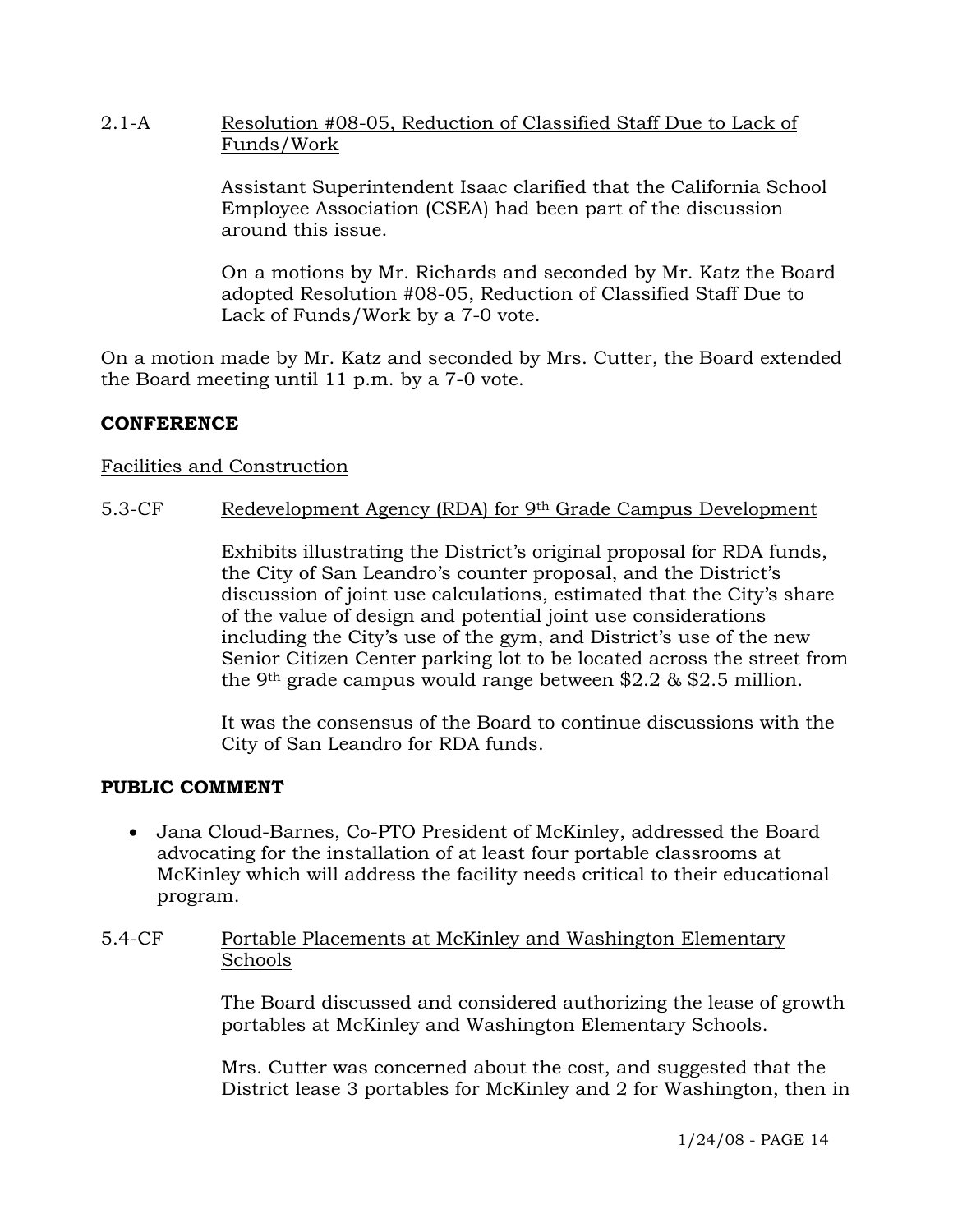two years, since the portables at the high school have to be moved anyway, pay the moving costs to transport them from the high school to the sites, thus saving the District the ongoing cost of leasing the additional portables at this time.

Considering the condition of the portables at the high school and the cost to move them, Ms. Perry felt it made more sense to install the maximum portables all at once because these schools are terribly impacted now and the quality of education cannot wait two more years.

Two new portable budget estimate summary scenarios were presented indicated that it would cost less to install the 3 portables at Washington and 4 at McKinley now (Scenario 1) than to wait two years and install (1) existing high school portable at each site (Scenario 2).

On a motion made by Ms. Perry and seconded by Mr. Richards, the Board approved Scenario #1, to install the maximum 4 leased portable classrooms at McKinley Elementary School and the maximum 3 leased portable classrooms at Washington Elementary School by a 6-1 vote. Mrs. Cutter voting no.

## General Services

#### 1.1-CF Agenda Items for the January 28, 2008, City/District Joint Meeting

The Board discussed and considered approving the agenda items for the January 28, 2008, City/District Joint Meeting.

Staff proposed the following tentative agenda for the January 28, 2008, City/District Joint Meeting:

- 1. Presentation of Plans for 9th Grade Campus (Lim)
- 2. City Financial Participation for Joint Use of Gymnasium (Jermanis)
- 3. Renovation and Joint Use of San Leandro High School Swimming Pool (Jermanis)

A concern was raised regarding the expectations and context of the City's presentation. In response, Superintendent Lim explained that she has discussed the parameters and using the San Lorenzo gym as an example with regards to joint use of the gymnasium with the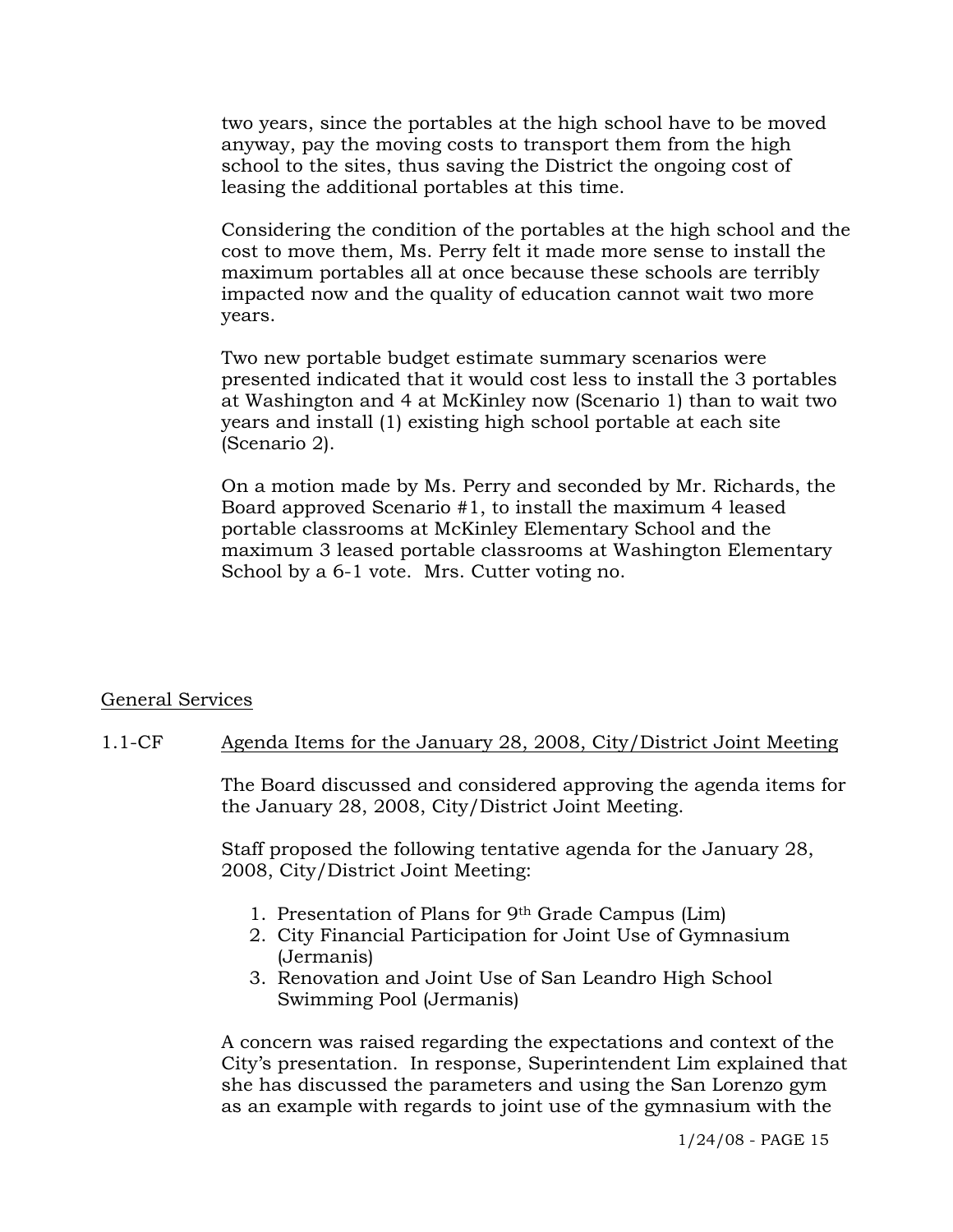City Manager. With regards to the swimming pool it appears that the cost of the pool varies and that because Ms. Lim felt that the District would not have the capacity to solely renovate, she had proposed the City consider the pool as a joint use project.

Because the meeting reached the extended hour of 11 p.m. the meeting was adjourned and there was no further discussion regarding the agenda items for the January 28, 2008, City/District Joint Meeting. President Davis stated that Miscellaneous Receipts and the Update to the Measure B Program Master Schedule would be carried over to the next Board meeting.

# **INFORMATION ITEMS**

Business, Operations and Facilities

4.1-I Miscellaneous Receipts Miscellaneous receipts in the amount of \$8,168,859.98 for November 2007 and receipts in the amount of \$16,342,083.03 for December 2007 have been deposited in the Treasury of Alameda County.

## Facilities and Construction

| $5.1-I$                                                | <b>Staff Recommendation:</b>                      |  |  |  |
|--------------------------------------------------------|---------------------------------------------------|--|--|--|
| Update to the Measure                                  | The Board will receive for information and review |  |  |  |
| B Program Master                                       | the Measure B Program Master Schedule updated     |  |  |  |
| Schedule                                               | to December 7, 2007.                              |  |  |  |
| ADDITIONAL SUCCESTIONS AND COMMENTS FROM BOARD MEMBERS |                                                   |  |  |  |

## **ADDITIONAL SUGGESTIONS AND COMMENTS FROM BOARD MEMBERS**

## **ANNOUNCEMENT**

## **Future Board of Education Meetings**

- Special Meeting March 6, 2008
- Regular Meeting March 13, 2008
- Regular Meeting April 1, 2008
- Regular Meeting April 15, 2008
- Regular Meeting May 6, 2008
- Regular Meeting May 20, 2008
- Regular Meeting June 3, 2008
- Regular Meeting Jun3 17, 2008

Respectfully submitted,